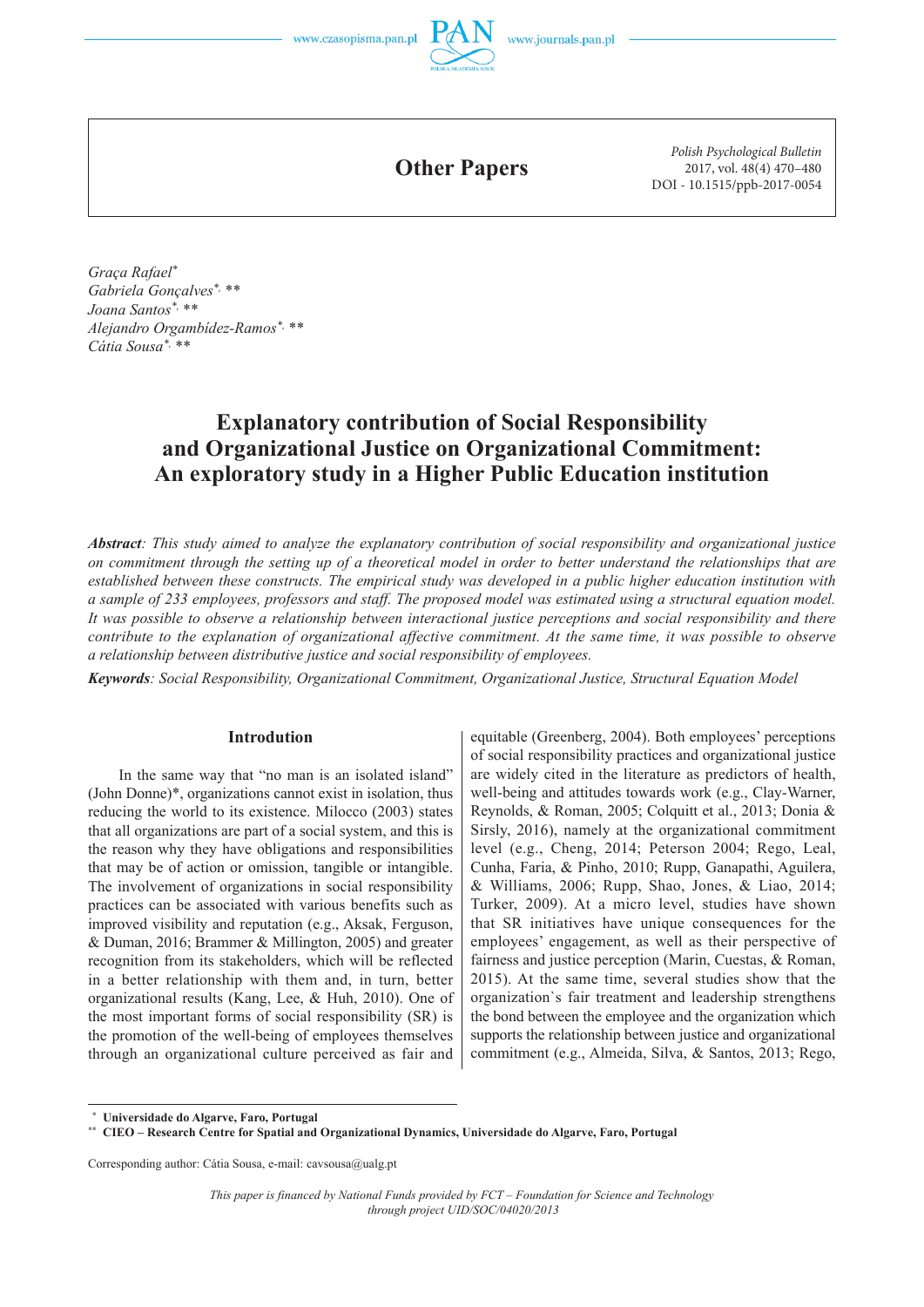

Moreira, Felício, & Souto, 2003). Thus, the objectives of this research are to analyze the positive association of organizational justice and social responsibility in organizational commitment at a public higher education institution (PHEI). It is our expectation that the positive assessment of social responsibility positively affects the perception of social justice and that both contributes to the explanation of organizational commitment. Once this relationship has been established, justice`s practices and policies and organizational social responsibility may be identified and implemented, thereby favoring the organizational commitment of employees.

# **The Case of the Public Higher Education Institutions (PHEI)**

Most of the studies have been developed in the context of private sector companies, and few studies have been developed within the public sector, particularly in higher education institutions (Hoy & Tarter 2004; Kale, 2013). However, we believe that the social, economic, political and cultural changes imply that public organizations face new regulatory obligations and seek to develop attitudes oriented to welfare and ethical principles. In this sense, PHEIs are also called upon to develop a cultural change that allows for the integration of social responsibility, not only to fulfil obligations, but also to improve working conditions, and their relationship with the community at the same time that they seek to contribute to scientific and technological advances. Although universities share characteristics with other public institutions, they face different challenges, as is the case with financing in recent decades. Universities have seen government funding reduced in conjunction with increased pressure for efficient self-financed management (e.g., Acker, Webber, & Smythe, 2010; Barnett & Middlehurst, 1993; Tilley, 1998), which implies that employees, including teachers, must engage in work activities that go beyond teaching and research (see also Winter, 2009; Kenny & Fluck, 2014). In this regard, studies have shown an increase in tension between the new university management approach, focused on economic results (see O'Byrne & Bond, 2014 for a review) and the traditional approach, focused on academic and scientific results, characterized by a high degree of flexibility and autonomy (e.g., Craig, 2014; Kenny & Fluck, 2014).

On the other hand, compared to other public institutions, universities are closely linked to the community, are called to organize and participate in social activities (e.g., volunteer work) and business (e.g., supporting the creation of new companies, the legitimization of scientific knowledge, the promotion of innovation and entrepreneurship) (see also Barnett & Guzmán-Valenzuela, 2016; Basit et al., 2015; Hall & Thomas, 2005) and to collaborate with other public institutions (e.g., participation in public management agencies) (e.g., Poocharoen & Wong, 2016). In contrast, universities depend upon these actions to increase their reputation, to promote the employability of their graduates (e.g., Sin & Amaral, 2016; Barnett & Guzmán-Valenzuela, 2016), and for their own funding and research itself (e.g.,

Lehtimäki & Peltonen, 2013). These new concerns have a profound impact on the workplace, imposing the need for new forms of management and organizational culture. Peleais and Rivadeneira (2008) showed that organizational culture is a key element in achieving social responsibility in a PHEI. To fulfil social, public interest and "business" management functions, it becomes essential to guarantee the quality of the public services, which is only possible with employees committed and engaged with their work (Kunkel & Vieira, 2012). In turn, this can be optimized by positive perceptions of social responsibility and a greater sense of organizational justice.

#### **Organizational Justice (OJ)**

Greenberg (1990) defined organizational justice as a way to describe and explain the role of fairness in the workplace. Based on equity perception assumptions (Adams, 1965) within the social exchanges, organizational justice is reflected in the kind of reciprocity of employees (e.g., Cropanzano & Byrne, 2000).

Researchers investigating justice recognize three primary components of organizational justice: distributive, procedural, and interactional (Colquitt, 2001; Judge, Scott, & Ilies, 2006; Moorman, 1991; Rego & Souto, 2004). Distributive justice refers to the perceived fairness of the outcomes or rewards (salaries, promotions, etc.) an employee receives, procedural justice focuses on the process and refers to the justice of the wherewithal used to achieve those same purposes (performance appraisal systems, recruitment and selection processes, etc.), and interactional justice is defined as employees' perceived fairness of the treatment during the enactment of organizational procedures or in the explanation of those procedures (Colquitt, 2001; Colquitt et al., 2001). Interactional justice consists of two facets: interpersonal justice and informational justice – are focused, respectively on the quality of interaction with decision makers (defined as the treatment that people receive) and the way the procedures are communicated to them. Interpersonal justice integrates the perceptions of fairness with respect to whether employees are treated properly, with dignity and respect within an organization, informational justice refers to the perceived fairness of which employees have an adequate explanation and rationale for the decision from the authority (Colquitt, 2001; Lam et al., 2013). Some researchers (e.g., Colquitt, 2001; Colquitt, Noe, & Jackson, 2002) argue that the two components of interactional justice have effects on individuals independent of one another, which justify the conceptual, and consequently, measure distinctions. The four-dimensional approach was applied by some authors (e.g., Colquitt, 2001; Rego, 2003), which considered that the four-dimensional model (distributive, procedural, interpersonal and informational) appears to be more appropriate than the threedimensional model. All three components of organizational justice perceptions will be heavily influenced by how fair employees consider their organization actions (Frazier, Johnson, Gavin, Gooty, & Snow, 2010).

In this regard, several studies have allowed for the observation of the relationship between organizational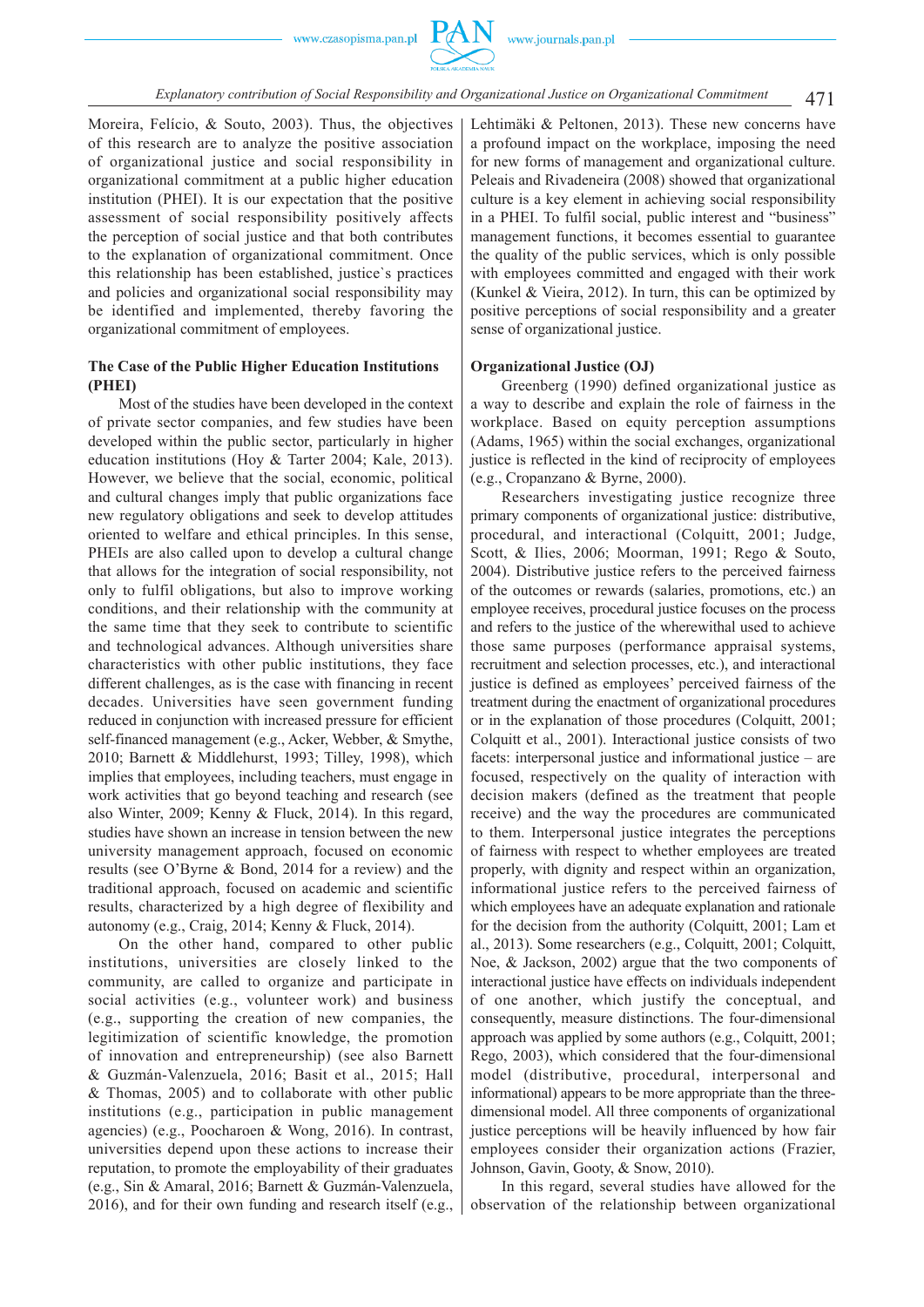

justice and other variables such as organizational trust (e.g., Sirin, 2016), perception of organizational support (Colquitt et al., 2013), organizational citizenship behaviors (e.g., Moorman, 1991; Karriker & Williams, 2009), work satisfaction (Clay-Warner et al., 2005), overall fairness evaluations (e.g., Ambrose & Schminke, 2009), stress (Judge & Colquitt, 2004), performance (e.g., Colquitt et al., 2001) and commitment (e.g., Cheng, 2014; Peterson, 2004) among other concerns. Organizational justice is a basic requirement for employee satisfaction and organizational effectiveness (Kunkel & Vieira, 2012).

Sotomayor (2006) argues that in organizations individuals who are subject to decisions made by superiors, such as in terms of performance evaluation or salary, have to make decisions. The consequences of these decisions lead to an assessment of fairness and justice, whether or not actually fair – this is the concept of organizational justice. In other words, the SR activities developed by the organizations could be determinant for the employees' estimations about whether they have been treated fairly within the organization (Moon, Hur, Ko, Kim, & Yoon, 2013). Colquitt (2001) further adds that economic consequences and emotional partnership may be the reason for individuals working in these companies and institutions. In the present study, the four-dimensional approach to organizational justice proposed by Colquitt (2001) is considered.

#### **Social Responsibility (SR)**

Nowadays, there is an increase in national and international organizations that are dedicated to the issues of SR, ethics and sustainable development. The concept of SR has undergone constant change since its conceptualization in 1953, which is highlighted in Howard Bowen's book, *Social Responsibilities of the Businessman.* The author defined SR as the obligations of businessmen to pursue policies, make decisions and follow desirable lines of action according to the goals and values of the society (Carroll, 1999).

An important contribution to the development of the concept of SR was spurred by Carroll (1979), who identified four dimensions: economic (be profitable), legal (comply with standards and laws), ethics (do the right and the good thing for everyone) and discretionary (also called, charitable). A sequence pyramid can represent this whose base is the economic aspect. The great assets of this model focuses on the notion that economic and social goals can be interconnected, i.e., a company can be socially responsible and simultaneously ensure profit maximization through social development activities (Fernández, Mauricio, & Francisco, 2015; Lomôcano et al., 2012).

The gradual importance that SR has for organizations and society has promoted the design of a wide range of approaches and theories (e.g., Carrol, 1979; Quazi & O'Brien, 2000; Turker, 2009), sometimes ambiguous and complex, and implying a conceptual delimitation effort of SR (Maon, Lindgreen, & Swaen, 2010). It is important to take an integrative approach to SR that encompasses economic, environmental, ethical and social aspects, and

takes into account all of its stakeholders. This concern is reflected in the Green Paper presented by the European Commission (2001, p. 7), which defines SR as "the voluntary integration of social and environmental concerns by companies in their operations and in their interaction with other stakeholders," as mentioned in Turker's (2009) approach focused on organizational behavior aimed at positively affecting its stakeholders. According to this author, SR practices are structured into four areas: social and non-social stakeholders (society, environment and future generations and NGO's), employees, customers, and government (Turker, 2009). Stakeholders use their investments as an expression of personal identity for themselves and others (Barbosa, Jorge, & Sampaio, 2015), thus socially responsible investment is an extension of their way of life. Most studies have focused on the impact of the dimensions of SR on organizational performance in terms of reputation, competitiveness and sustainability (e.g., Porter & Kramer, 2002) or in terms of financial performance (e.g., Antelo-González, Alfonso-Robaina, Callejo-Carballeda, Léon-Martin, 2015; Férnandez et al., 2015; Pava & Krausz, 1996), by emphasizing how the social activities of organizations affect the responses of external stakeholders, especially customers (e.g. Maignan, Ferrell, & Hult, 1999). This is the reason why Turker's (2009) multidimensional approach to SR, based on the Stakeholders Management Theory (SMT), is a valuable model for understanding the impact that SR may have on the actors involved, including the employees of a PHEI.

The common definition of SR practices, adopted from Turker (2009), pointed out that internal SR practices are activities that directly related with the physical and psychological working environment of employees. Among the connections SR, it was observed that the major classification of measures are training and development, health and safety, human rights, workplace diversity, employee involvement, family and work life balance, and organizational justice (Peng, 2014). From this perspective, it is assumed that there is a positive influence on the organizational commitment of employees if they feel proud to work in an organization with a favourable reputation that results from their actions of social responsibility. So, it is urgent to discuss the repercussions of the environment of organizational justice on social responsibility and their consequences on employee's attitudes and behaviours. As stated above, one of the forms of social responsibility is the fair and equitable treatment of employees (e.g., Greenberg, 2004), so our first hypothesis is as follows:

*H1: A positive perception of organizational justice is associated to social responsibility perceptions.*

### **Organizational Commitment (OC)**

Organizational commitment is one of the concepts that have triggered great interest in recent decades (Allen & Meyer, 1990, 1996; Meyer & Allen, 1991, 1997). Allen and Meyer (2000) argue that organizational commitment is the psychological tie that features the individual's relationship with the organization.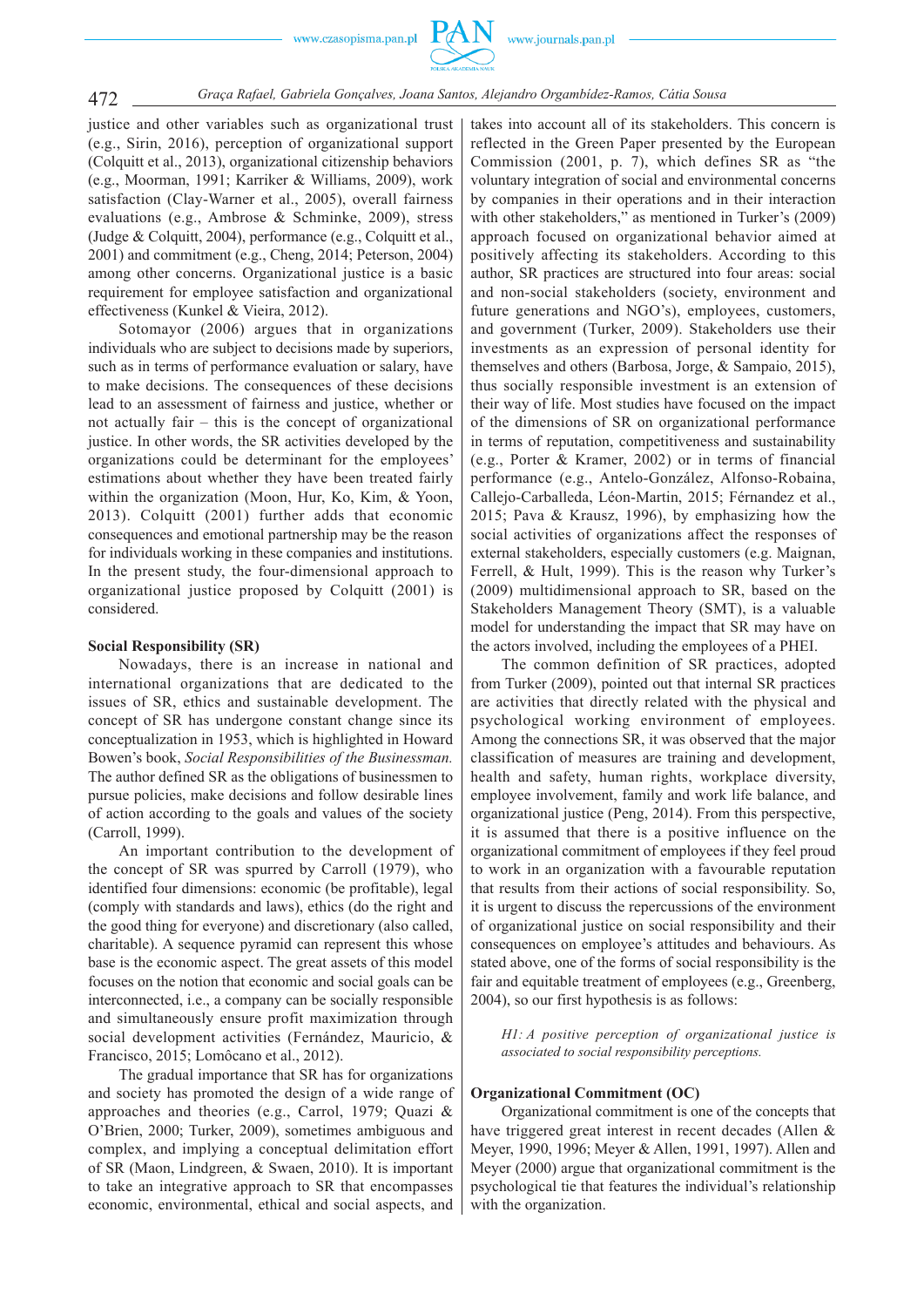

# 473 *Explanatory contribution of Social Responsibility and Organizational Justice on Organizational Commitment*

In terms of the theoretical framework for organizational commitment two major approaches are highlighted: behavioral (e.g., Randall, Fedor, & Longenecker, 1990; Swailes, 2000) and attitudinal (e.g., Meyer & Allen, 1991; Mowday, Seers, & Porter, 1979). The behavioral approach is essentially based on behavior, where the individual's commitment is dependent on situational factors (Swailes, 2000). The attitudinal approach refers to an individual's emotional and psychological link to the organization, which is manifested in their involvement and willingness to stay in the organization (Meyer & Allen, 1991).

Allen and Meyer (1990) developed a multidimensional model of organizational commitment, conceptualizing it in three components or different dimensions, generating different attitudes and behaviors: affective orientation, instrumental orientation and normative guidance (Allen & Meyer, 1996, 2000; Meyer & Herscovitch, 2001; Meyer, Stanley, Herscovitch, & Topolnysky, 2002). According to this model, the employees of an organization can be committed through emotional character relationships (affective commitment) through obligation and moral duty to the organization (normative commitment) and transactional relationships based on a personal investment for a certain return, including the costs associated with exit (instrumental commitment). Each of the components tend to generate different consequences (Rego, 2003). The employees who are affectively committed tend to develop more significant efforts in the organization's defence compared to the employees with a weak emotional bond. Employees with a normative commitment feel they have a moral responsibility to the organization, and the reason why they remain in the organization is because they feel they should do it (Allen & Meyer, 1996). Regarding the instrumental component, individuals remain in the organization until they have alternatives, or because of the high costs associated with change (Meyer & Allen, 1997). According to Meyer and his colleagues, an employee may develop these three components of commitment at varying levels of intensity, but may not develop all three components at the same time. Moreover, these three components are not mutually exclusive, but may be highly correlated (Meyer & Allen, 1997; Meyer, Stanley, Herscovich, Topolnytsky, 2002). Some studies (e.g., Boyne, 2002) show lower levels of organizational commitment in the public sector compared with the private. According to Boyne (2002), this is due to the lack of flexibility in human resources management procedures and the weak link between performance and rewards. Thus, the lack of independence in public organizations to establish benefits or rewards, in that they are fixed legally, does not allow for the development of links based on exchange/investments. In summary, it may be assumed that employees with higher affective and normative commitment exhibit higher productivity and better performance levels than those who are instrumentally committed. Therefore, researchers and human resource managers can seek to identify factors that promote affective and normative commitment (Rego, Souto, & Cunha, 2007).

Employees develop stronger affective and normative bonds and weaker instrumental ties, when: a) they feel that there is organizational justice and that the organization treats them in a fair, respectful and supportive way; b) the organization's leaders are receptive to their suggestions, participation and are ethically fair and reliable; c) they have training, learning and personal development opportunities; d) the organization acts as a good citizen in the community with values and a culture with humanized guidance (Rego et al., 2007). This relationship between SR and organizational commitment has been investigated in various studies (e.g., Peterson, 2004; Turker, 2009; Jamali, Dirani, & Harwood, 2015) which show that SR contributes positively to employees' positive attitudes and behaviors, since they strongly identify with the organization's positive values (Lin, Lyau, Tsai, Chen, & Chiu, 2010). Consequently, employees establish an emotional involvement, that is, a commitment with the organization (e.g., Peterson, 2004). Mueller, Hattrup, Spiess, and Lin-Hi (2012), through a sample of 1,084 employees from 17 different countries, observed that the perception of corporate social responsibility contributed positively to the affective commitment of workers. Also Turker (2009) studied the relationship between organizations' SR and organizational commitment, based on social identity theory.

SR activities developed could increase/decrease the different types of organizational commitment. In one hand, workplace democracy (participation and unions' voices) make employees feel respected and identify with organizations. So, the implementation of familyfriendly policies is positively associated with affective commitment (AC) (Shen & Zhu, 2011). Employees working in organizations that adopt SR strategies would be more identified to their organizations and develop AC. A range of SR practices may be specific to employees' own organizations and there is uncertainty about whether other organizations would adopt the same Human Resource Management practices. Employees working in such organizations would feel it costly if they had to leave, so could decrease the instrumental commitment (Shen & Zhu, 2011). A range of SR practices (such as: flexible working hours/employment and priority in employment) given to those who are in the most need, may be regarded by employees as 'extras' above employer obligations. Hence, it is likely that employees working in such organizations may increase their sense of moral obligation to reciprocate for the provision of organizational benefits, consequently leading to the development of normative commitment (Bagraim & Sader, 2007). In line with the argument of Meyer and Allen (1991) that receipt of organizational benefits is the antecedent of normative commitment.

Although, some studies are conducted on the perceived value of SR and their relationship with work outcomes and attitudes/behaviours in private organizations, but very few studies are conducted to explore this effects in Higher Education (Nadeem & Kakakhel, 2012), specifically, on organizational commitment (Asrar-ul-Haq, Kuchinke, & Iqbal, 2017). So, with respect to PHEIs, those considered *knowledge* institutions are linked to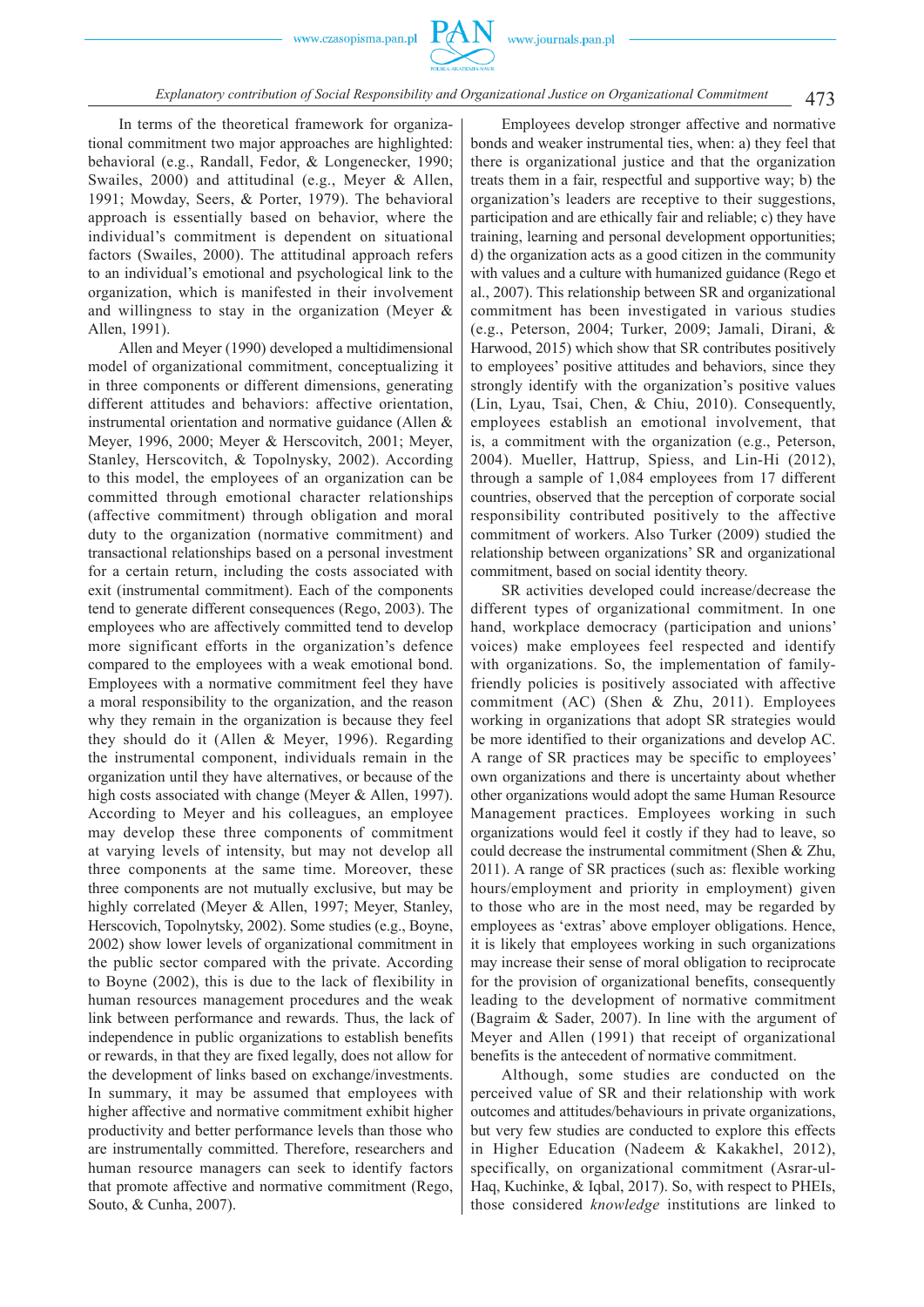474 *Graça Rafael, Gabriela Gonçalves, Joana Santos, Alejandro Orgambídez-Ramos, Cátia Sousa*

several social responsibility activities, which integrates the employees in two different ways: (1) individually, (2) collectively. It is expected that, similar to the studies in private institutions, the SR actions of PHEIs will contribute to the explanation of organizational commitment.

Thus, we posit as a second hypothesis the following:

## *H2: The perception of social responsibility of employees has a positive association to organizational commitment.*

Social identity theory underpins the relationship between SR and organizational justice. In this regard, Taifel and Turner (1986) argue that the employees, when they perceive an organization as ethical, tend to suppose that the organization is fair to them (e.g., Greenberg, 2004). If, as mentioned above, organizational commitment is an attitude that can be seen as resulting from SR perceptions, then it can be expected that positive perceptions of organizational justice also have a predictive effect on SR perceptions of employees and on their organizational commitment. Specifically, Rego and Souto (2004) state that among the various backgrounds that best explain organizational commitment, and in particular the affective, are the perceptions that organizations are socially responsible and the perception of justice. On the other hand, the literature has shown that two types of justice, distributive and procedural, are strongly related to organizational commitment (e.g., Colquitt et al., 2013; Wayne, Shore, Bommer, & Tetrick, 2002). Thus, the third and fourth hypotheses were formulated as follows:

*H3: Organizational justice and social responsibility contributes to the explanation of organizational commitment, especially of its affective dimension.*

*H4: Distributive and procedural justice contributes to the explanation of organizational commitment.*

# **Method**

#### **Participants**

The sample consisted of 233 teaching and non-teaching staff (81.5% female and 18.5% male) at a higher education institution, aged between 23 and 63 years. The overall mean age was  $46.9$  years  $(SD = 7.56)$ . The distribution of the sample regarding level of educational level was as follows: basic education  $(13.7%)$ , secondary education (44.6%), academic degree (28.81%), master's degree (5.6%) and doctoral degree (6.9%). Regarding the length of stay in the organization, the minimum value was 1 year and the maximum is 31 years of service in the institution  $(M = 16.79, SD = 6.9)$ . Participants were divided by two school subsystems with 49.4% in polytechnics, and 50.6% in the university. With regard to occupation, the majority of respondents (88%) were non-teaching staff and 12% were teachers. Only 8.2% of the participants exercised management positions. All professional categories were represented: operational assistant (59.7%), technical assistant (29.2%) and higher technical assistant (19.3%). Regarding the type of employment contract with the institution most (58.9%) had a fixed-term public functions contract.

#### **Measures**

The data were collected through a questionnaire structured into two distinct parts: the first focused on the scales of organizational justice perception (Colquitt, 2001), social responsibility perception (Turker, 2009b), and the organizational commitment scale (Meyer & Allen, 1997). The second part was related to the respondents' sociodemographic and professional data in order to characterize the sample.

# *Organizational justice scale*

We used the Portuguese version of the scale (Rafael, Gonçalves, Santos, & Orgambidez-Ramos, 2015) developed by Colquitt (2001). This instrument consists of 20 items, assessed on a Likert scale from 1 (never) to 7 (always), measuring four dimensions of OJ: procedural justice with 7 items (e.g., item 5: "The procedures were based on objective information"), distributive justice (4 items, e.g., item 8: "The results reflect the effort invested in the work"), interpersonal justice (4 items, e.g., item 13: "He/she treats me with dignity"), and informational justice with 5 items (e.g., item 16: "Has he/she been sincere in communicating with you?"). The organizational justice scale's internal consistency is good (0.90) and the Cronbach's alphas for these dimensions are as follows: procedural justice (0.79), distributive justice (0.89), interpersonal justice (0.87), and informational justice (0.93). These values are similar to the original.

# *Corporate social responsibility scale (CSR)*

This scale was developed by Turker (2009b) and translated and adapted to the Portuguese population by Rafael, Lima, Borges, Figueiredo, and Noronha Vaz (2012). This scale consists of 17 items in the form of a Likert scale from 1 (strongly disagree) to 6 (strongly agree), and measures 4 dimensions: SR of social and non-social stakeholders (society, environment, future generations and NGOs) – 7 items (e.g., item 2: "It makes investments that aim at providing a better life for future generations"); SR of employees – 5 items (e.g., item 12: "Supports employees who wish to acquire additional training"); SR of customer – 3 items (e.g., item 15: "Customer satisfaction is very important") and SR of the government  $-2$  items (e.g., item 17: "We must fully and promptly adopt legal norms"). Internal consistency analysis showed values between 0.76 and 0.91 which are in accordance with the values obtained by Turker (2009b).

#### *Organizational commitment scale*

The instrument was developed by Meyer and Allen (1997) and adapted to the Portuguese population by Rego, Cunha, and Souto (2005). This instrument consists of 12 items distributed on 3 subscales, measuring each of the components of organizational commitment: affective (items 3, 5 and 7), normative (items 1, 4 and 12) and instrumental (2, 8, 9 and 11). Items 6 and 10 are screening items. The responses to each dimension are given on a Likert scale of 6 points where (1) corresponds to "the statement applies absolutely not at all to me", and (6) "the statement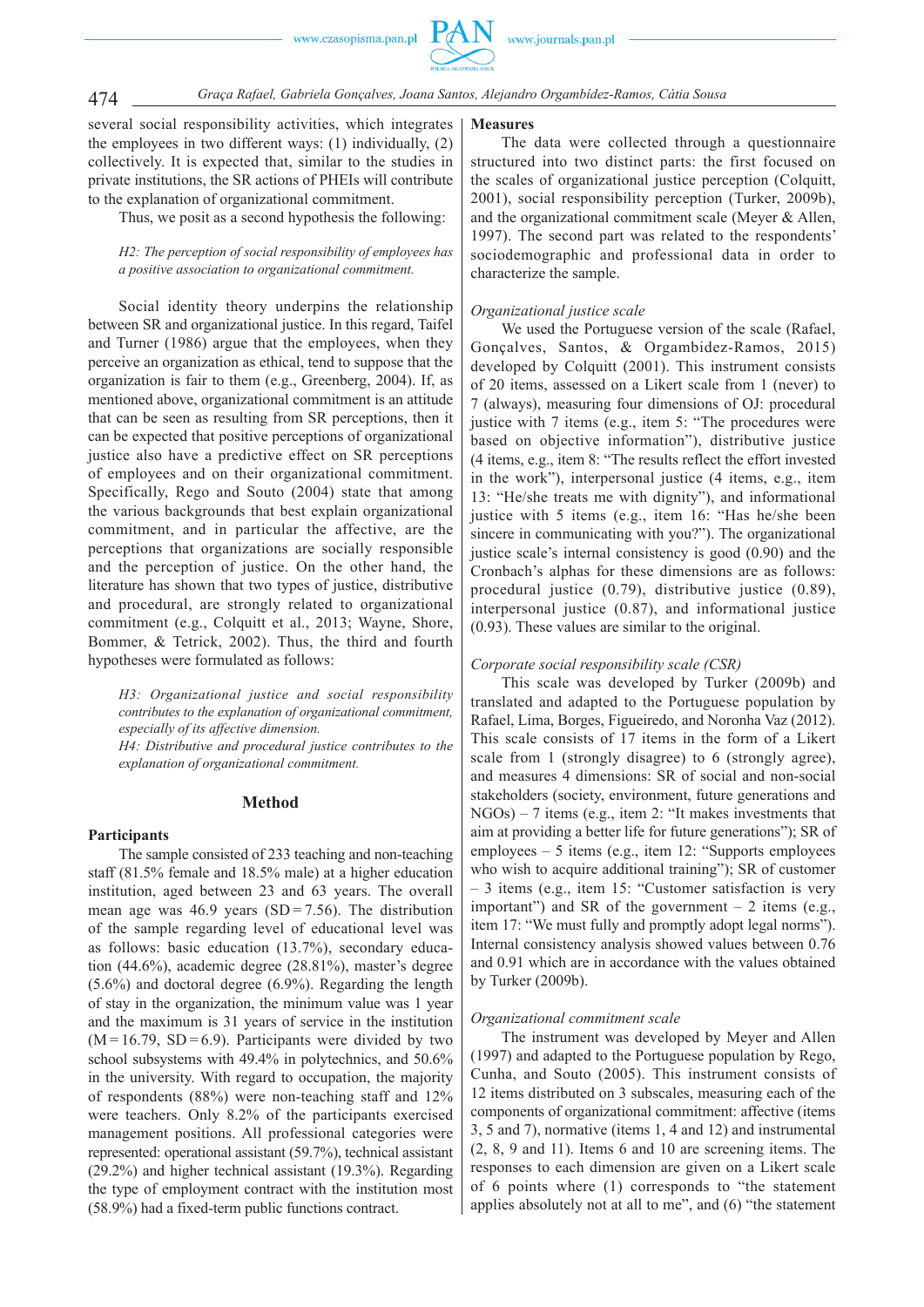

applies completely to me" (Rego et al., 2005). The internal consistencies of the three dimensions of the scale are appropriate and approximate to the original: affective commitment (0.86), normative commitment (0.80) and instrumental commitment (0.83).

#### **Procedures**

This is a quantitative study that was carried out in a public higher education institution, and based on a sample of teaching and non-teaching staff selected for convenience. Data were collected personally at the participants' work during the months of December 2014, January and February 2015. The anonymity and confidentiality of responses was guaranteed. No compensation was offered to participants.

#### **Data Analysis**

Data analysis was performed using the SPSS statistical package (v. 20) and STATA software (v. 13), with an estimated probability of significance of 0.05. For the confirmatory analysis, the variance-covariance's matrices were considered as input, adopting the maximum likelihood estimator (ML), which assumes the normality of the data, since it is a robust estimator when this assumption is not met. The following indicators were calculated: *X2*, which is a significance test of the minimized discrepancy function during model fitting and for which, the lower the value, the better the adjustment (Marôco, 2010); CMIN/DF, which corresponds the data adjustment probability to the theoretical model, and whose values must vary between 2 and 5; comparative fit index (CFI) and Tucker-Lewis Index (TLI) vary between 0 and 1, assuming 0.90 as a good model fit indices; root-mean square error of approximation (RMSEA) whose ideal value is between 0.05 and 0.08, with acceptable values up to 0.10; standardized residual root-mean square (SRMR) corresponds to the mean of the measured normalized residuals and proper fit of the model is indicated by values lower than 0.05 (Hu & Bentler, 1999).

#### **Results**

Table 1 shows the mean values and standard deviations for the scales of social responsibility perception, organizational commitment and organizational justice. From the results we can see that all dimensions had mean values greater than the midpoint (mp) of the scales (3.5 for social responsibility and organizational justice scales, and 3 on the organizational commitment scale). Since the midpoint of the scales is variable and standard deviations values are substantially different for different dimensions, to be able to compare the results, we include the probability of a value being above the mean point of the range ( $P(x>mp)$ ); that is, the probability of an individual had a positive perception of a particular item.

Table 1 shows that the social responsibility perception scale had an overall mean of 4.55, with a  $SD = 0.83$  and  $P_$  = 89.8 per cent. By analyzing the concept of social responsibility based on the stakeholders, it is possible to observe that responsibility to the government had the highest mean  $(M = 5.26)$ , however due to the high standard deviation  $(SD = 1.26)$  the probability of positive results

|                                               | $N^{\text{o}}$<br><b>Items</b> | $\mathbf{M}$ | <b>DP</b> | $P(x > mp) = P_+$<br>$\frac{6}{9}$ |
|-----------------------------------------------|--------------------------------|--------------|-----------|------------------------------------|
| Social Responsibility (SR) - Total            | 17                             | 4.55         | 0.83      | 89.8                               |
| 1. Environment, future generations and NGO's  | 7                              | 4.46         | 0.90      | 85.8                               |
| 2. Employees                                  | 5                              | 4.00         | 1.13      | 67.3                               |
| 3. Customers                                  | 3                              | 5.19         | 0.95      | 96.3                               |
| 4. Government                                 | $\overline{2}$                 | 5.26         | 1.26      | 91.9                               |
| <b>Organizational Commitment (OC) - Total</b> | 12                             | 3.87         | 0.85      | 84.8                               |
| 1. Affective                                  | 5                              | 4.63         | 0.95      | 95.7                               |
| 2. Normative                                  | $\overline{2}$                 | 3.44         | 1.20      | 64.5                               |
| 3. Instrumental                               | 3                              | 3.61         | 1.16      | 70.2                               |
| <b>Organizational Justice - Total</b>         | <b>20</b>                      | 5.00         | 0.80      | 97.0                               |
| 1. Procedure                                  | 7                              | 4.54         | 0.89      | 88.0                               |
| 2. Distributive                               | $\overline{4}$                 | 4.29         | 1.46      | 70.7                               |
| 3. Interpersonal                              | 4                              | 6.12         | 1.04      | 99.4                               |
| 4. Informational                              | 5                              | 5.34         | 1.12      | 95.0                               |

#### Table 1. Descriptive analysis of the results  $(N = 233)$

 $P_+$  = Positive perception probability,  $P(x > pm)$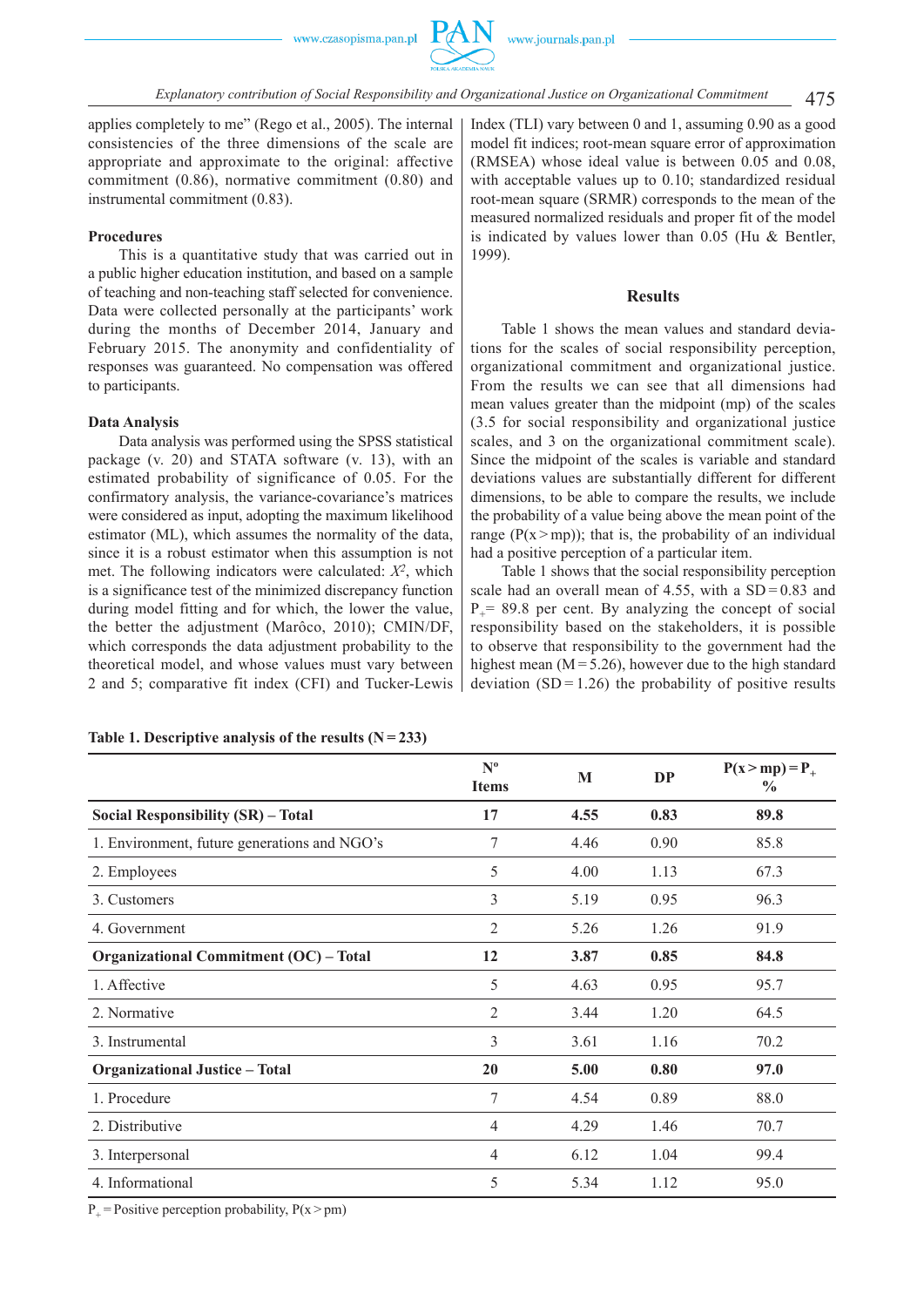$(P_+ = 91.9$  per cent) was lower than the probability of being positive in respect to social responsibility to customers with  $P_$  = 96.3 per cent (M = 5.19, SD = 0.95). The perception of social responsibility practices towards employees showed the lower value with  $M = 4.00$ ,  $SD = 1.13$  and  $P_ = 67.3$  per cent.

The organizational justice scale presented a global mean of 5 (SD = 0.8 and  $P_$  = 97 per cent), thus presenting the highest value of the three variables. The interpersonal dimension of organizational justice showed the highest mean with values greater than 5 in the four items with a mean of 6.12 (SD = 1.04) and a probability of  $P_+$  = 99.4 per cent. This means that all individuals in the sample had a positive perception regarding the interpersonal dimension of organizational justice. We also observed a high value for the dimension informational justice with a mean of 5.34 (SD = 1.12) and  $P = 95$  per cent. The dimensions of distributive and procedural justice had more moderate values for mean and probability:  $M = 4.29$ ,  $P<sub>+</sub> = 70.7$  per cent; and  $M = 4.54$ ,  $P_+ = 88$  per cent, respectively.

For organizational commitment, the results observed show a mean of 3.87 (SD =  $0.85$ ) and a positive probability of 84.8 per cent. The affective dimension presented a mean and a probability of a higher positive  $(M = 4.63$  and  $P_{+} = 95.7$  per cent), with mean values greater than 4 in the three items. The normative and instrumental commitments had relatively low values:  $M = 3.44$ ,  $SD = 1.20$ ,  $P<sub>+</sub> = 64.5$ per cent; and  $M = 3.61$ ,  $SD = 1.16$ ,  $P<sub>+</sub> = 70.2$  per cent, respectively. Regarding the lower levels of this two dimensions, they wasn't considered in the other analyses.

In summary, the descriptive results show that the dimensions of interpersonal justice, informational justice, organizational affective commitment and social responsibility to customers present a probability of being positive (above 95 per cent). In contrast, social responsibility towards employees, normative and instrumental commitment, and distributive justice have relatively low values (below 84 per cent).

In the second phase of data analysis, we resorted to the structural equation model in order to verify the dependency relationships between perceptions of social responsibility, organizational commitment and perceptions of organizational justice. Regarding the social responsibility we only considered the employees perceptions (more related to the analyzed variables). Attending to the organizational justice were considered two dimensions: Distributive (more related to the notion of global) and Interpersonal (highest mean). In addition, both have some important evidences on predicting performance in HE contexts (Mehmood, Norulkamar, & Ahmad, 2016). For the organizational commitment it was only considered the affective dimension, the observed higher mean.

Figure 1 presents the significant relationships with the results of the proposed model, which consists of four constructs: perceptions of social responsibility of employees (RES\_COLA), distributive justice (JU\_DIS), interactional justice (JU\_INTER) and organizational affective commitment (COMP\_AFE). Latent variables were operationalized by 16 observable variables: 5 for the perception of social responsibility of employees, 4 for distributive justice, 4 for interpersonal justice, and 3 for affective commitment.

The coefficients for the "path" in the structural equation model on distributive justice, interactional justice, social responsibility to employees and affective commitment are presented in Figure 1.

The model fit indices met the limits of recommended reference values (Marôco, 2011). The results were:  $X^2/gl = 1.8141$ , CFI value = 0.968, and TLI = 0.962, which indicate good adjustment values as they are close



#### **Figure 1. Structural equation model**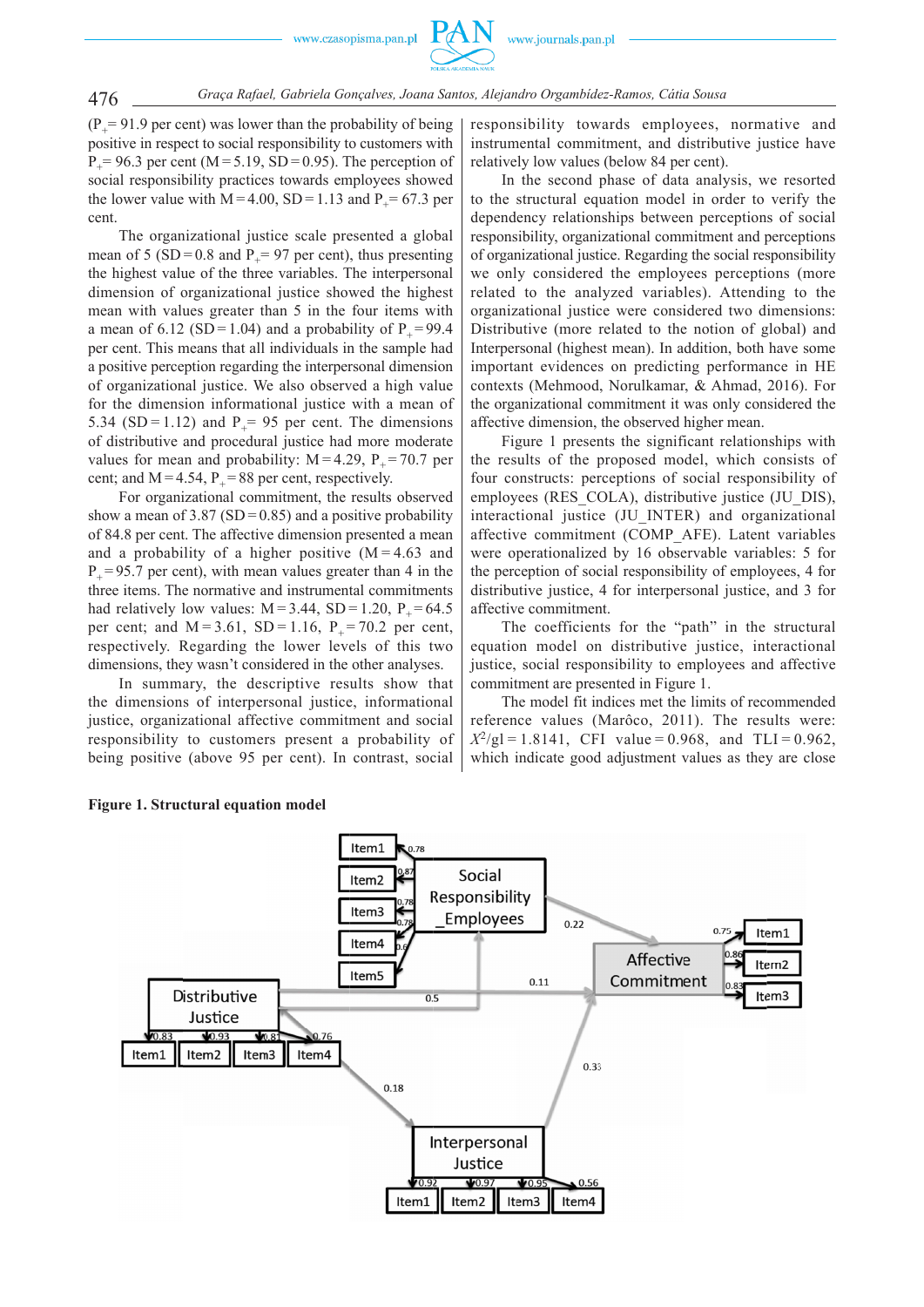

# 477 *Explanatory contribution of Social Responsibility and Organizational Justice on Organizational Commitment*

to unity. The value of RMSEA (0.059) was less than 0.10 and the value of SRMR (0.046) is acceptable. For the model adjustment, no equality coefficients restriction was imposed. Model fit indices are within the limits recommended by the reference values so that the model was adequate in its entirety, with all "paths" being statistically significant ( $p < 0.05$ ).

The values obtained allowed us to observe the following: all indicators show high factor loadings for the latent variable, interpersonal justice, ranging between  $r = 0.56$  and  $r = 0.97$ ,  $p < 0.05$ ; there is a correlation between distributive justice and interactional justice, although with a low value  $(r=0.18, p<0.05)$ ; the variable with the greatest predictive value of responsibility to employees is distributive justice, with a value of 0.5; in turn, responsibility to employees is a predictor of affective commitment with a value of 0.22; interpersonal justice is the variable with the greatest predictive value of organizational affective commitment ( $r = 0.33$ ,  $p < 0.05$ ).

In summary, for the participants in the study, social responsibility perceptions towards employees and interpersonal justice have a predictive ability for organizational affective commitment. The study results also showed a high relationship between distributive justice and social responsibility to employees and a low one with affective commitment, where interpersonal justice played a significant role in predicting organizational affective commitment.

#### **Discussion**

The analysis of the global means of organizational commitment, social responsibility and organizational justice perceptions has revealed that the perception of organizational commitment is the one with the lowest value. It was observed that organizational commitment is predominantly of an emotional nature, followed by instrumental commitment. Normative commitment is less significant, which suggests a lower sense of obligation to remain in an institution. These results may be a reflection of the country's current economic context, that has an impact on the management of public institutions and on available alternatives. The importance of the emotional costs associated with a potential exit from an institution, namely the disruption of interpersonal relationships and maintaining seniority of about 15 years in the organization for the sample under study, the need to stay in an organization can be also motivated by personal investments, which then lead to identification with and involvement in the institution.

With regard to social responsibility perceptions, it is possible to observe the existence of a positive association between the social responsibility perception to employees and the affective commitment of the same; this can be explained by social identity theory as already observed in previous studies conducted in private sector companies (e.g., Brammer, Millington, Rayton, 2007; Rego et al., 2010), thus confirming that the SR of employees plays a significant role in predicting organizational affective commitment.

As regards the perception of organizational justice, it was observed that the distributive dimension had an effect on social responsibility to employees, and that interpersonal justice contributes to the explanation of organizational affective commitment. Rego and Souto (2004) showed in their study concerning the importance of perceptions of organizational justice in organizational commitment, that when people feel treated fairly, they show higher rates of affective and normative commitment and lower rates of instrumental commitment. In this study, only an influence on affective commitment was found. Similarly, Moon, Hur, Ko, Kim, and Yoon (2014) showed that employees' social responsibility perceptions contribute positively to explaining compassion at work through organizational justice and organizational affective commitment perceptions.

This study also reinforced Colquitt's (2001) proposed separation between interpersonal and informational justice, which argues that interpersonal justice reflects the degree to which people are treated with courtesy, dignity and have respect for managers and that informational justice focuses on explanations provided to employees concerning certain procedures. It also found that interpersonal justice has a relationship with distributive justice, affective commitment and responsibility to employees, while informational justice does not have any contributive role.

#### **Conclusion**

This study aimed to examine the relationship between organizational justice perceptions, social responsibility and the organizational commitment of employees, teachers and staff at a public higher education institution. The analysis of results showed that interpersonal organizational justice and social responsibility to employees contribute significantly to the affective commitment. It was also observed that there is a relationship between distributive justice and social responsibility to employees.

We still consider that these data may contribute to the definition and implementation of human resources policies and practices that promote SR in organizations within public institutions, particularly in PHEIs, to the extent that they may have a significant and effective impact on the emotional commitment of the employees and the organization (Jamali, Dirani, & Harwood, 2015).

Employees of PHEIs are often faced with a new management and organizational culture paradigm resulting from the convergence of professional requirements (functions and management activities, academic, research and connection to the community) in the search for efficient resource management and self-financing based on the enhancement of its image and reputation that encourages competition for students and resources (Budd, 2016; Craig, 2014; Kenny & Fluck, 2014; Tilley, 1998). On the other hand, PHEI members (especially teachers) have no defined working hours, or payment or compensation for overtime, which allows professional demands to be exceeded (e.g., Kwok, 2013). This new paradigm increases the importance of the organizational justice construct in terms of decision-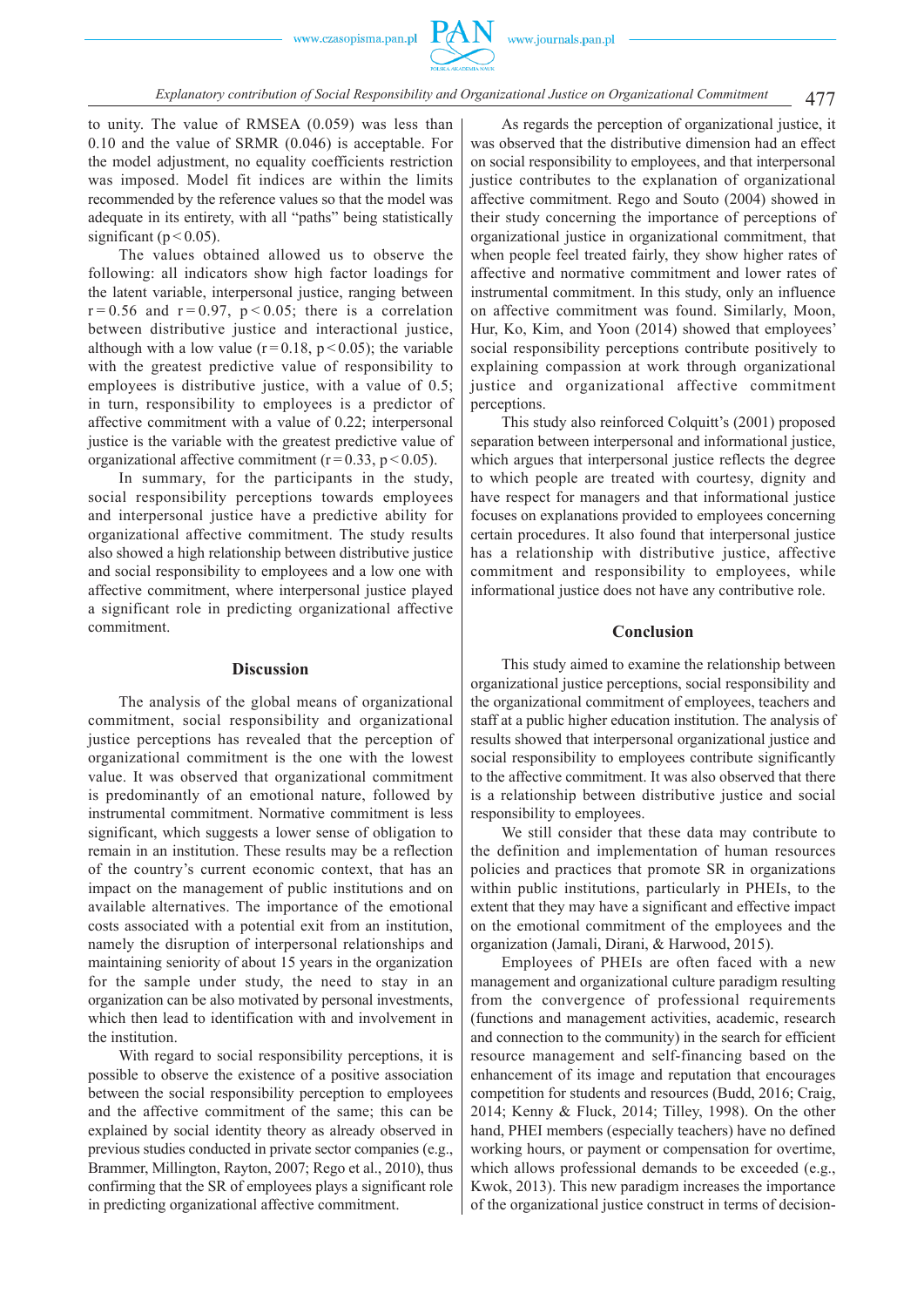

making processes, procedures, distribution and evaluation of the work and career progression, thereby contributing to internal conflict and work-family interaction and negatively affecting health, attitudes and behaviors. It was evident from this study that an organizations' involvement in socially responsible practices can promote the involvement of its employees, which is a key variable for their productivity, so, future studies will further analyze these aspects.

The study here presented offers a contribution to the understanding of this relationship, the perception of organizational justice, particularly in its interpersonal dimension as a predictor of affective commitment. In future studies it would be interesting to use a larger sample size as well as to extend this research to other public organizations in order to consolidate or revise the results. For a richer model, other variables could be introduced, such as the organizational support or professional performance, to analyze possible differences between organizations with different characteristics, such as the public and private sectors. Despite the organizational justice scale and that its dimensions had adequate internal consistency values, the two categories of employees (teachers and staff) are faced with different decision makers and managers. Teachers respond to various "leaders" (department, direction, scientific, etc.), which is not the case with the non-teaching staff. Our study, although balanced in terms of participating teachers and staff, did not consider a model separating this category of employees, and therefore, this should be an aspect to consider in future studies.

An organization's functioning and surroundings are of significant importance in people's lives, and so as the understanding of organizational behavior is greatly complex, this study functions as a contribution to the analysis of this complexity.

#### **References**

- Acker, S., Webber, M., & Smyth, E. (2010, June). *Discipline and publish? Early career faculty meet accountability governance, new managerialism and (maybe) gender equity*. Paper presented to the Gender, Work & Organisation Conference, Keele University, Newcastle.
- Adams, J.S. (1965). Inequity in social exchange. In: L. Berkowitz (Ed.), *Advances in experimental social psychology* (Vol. 2, pp. 267–299). New York, NY: Academic Press.
- Aksak, E.O., Ferguson, M.A., & Dumann, S.A. (2016). Corporate social responsibility and CSR fit as predictors of corporate reputation: A global perspective. *Public Relations Review*, 42, 79–81. doi: 10.1016/j.pubrev.2015.11.004.
- Almeida, G., Silva, A., & Santos, D. (2013). Justiça Organizacional Relações com a Ineficácia Profissional, Comprometimento Afetivo e Auto Perceção de Saúde Geral, COPPEAD – Universidade Federal do Rio de Janeiro. Retrieved may 20, 2015, from http://pt.scribd. com/doc/153209048/Almeida-e-Silva-Justica-Organizacional
- Allen, N.J., & Meyer, J.P. (1990). The measurement and antecedents of affective, continuance, and normative commitment to the organization. *Journal of Occupational Psychology*, *63*(1), 1–18. doi: 10.1111/j.2044-8325.1990.tb00506.x
- Allen, N.J., & Meyer, J.P. (1996). Affective, continuance, and normative commitment to the organization: An examination of construct validity. *Journal of Vocational Behavior*, *49*(3), 252–276. doi: 10.1006/ jvbe.1996.0043.
- Allen, N.J., & Meyer, J.P. (2000). Construct validation in organizational behavior research: The case of organizational commitment. In:

R.D. Goffin & E. Helmes (Eds.), *Problems and solutions in human assessement. Honoring Douglas N. Jackson at seventy* (pp. 285–314). Norwell: Klumer Academic Publishers.

- Almeida, F. (2010). *Ética, valores humanos e responsabilidade social das empresas*. Lisboa: Princípia.
- Ambrose, M.L., & Schminke, M. (2009). The role of overall justice judgments in organizational justice research: a test of mediation. *Journal of Applied Psychology*, 94, 491–500. doi: 10.1037/a0013203.
- Antelo-González, Y., Alfonso-Robaina, D., Callejo-Carballeda, C., & Léon-Martin, M. (2015). Estrategia de Responsabilidad Social de Bayer CropScience en la Comunidad Mamoral de Cuba. *Ingeniería Industrial*, *36*(3), 318–327.
- Asrar-ul-Haq, M., Kuchinke, K.P., & Iqbal, A. (2017). The relationship between corporate social responsibility, job satisfaction, and organizational commitment: Case of Pakistani higher education. *Journal of Cleaner Production*, *142*(4), 2352–2363*.* http://dx.doi. org/10.1016/j.jclepro.2016.11.040
- Bagraim, J., & Sader, R. (2007). Family-Friendly Human Resource Practices and Organisational Commitment. *Management Dynamics*, *16*(4), 2–10.
- Barbosa, E., Jorge, F., & Sampaio, A. (2015). A cultura organizacional enquanto variável influenciadora de práticas de responsabilidade social empresarial. In: M. Santos, F. Seabra (Eds.), *Gestão Socialmente Responsável* (pp. 83–110)*.* Lisboa: Edições Sílabo.
- Barnett, R., & Guzmán-Valenzuela (2016). Sighting horizons of teaching in higher education. Higher Education, 1–14. doi: 10.1007/s10734- 016-0003-2. Retrieved april 24 from http://link.springer.com/article/10.1007/s10734-016-0003-2/fulltext.html
- Barnett, R., & Middlehurst, R. (1993). The lost profession. *Higher Education in Europe*, *18*(2), 110–128. doi:10.1080/0379772930180209
- Basit, T.N., Eardley, A., Borup, R., Shah, H., Slack, K., & Hughes, A. (2015). Higher education institutions and work-based learning in the UK: employer engagement within a tripartite relationship. *Higher Education*, *70*, 1003–1015. doi: 10.1007/s10734-015-9877-7.
- Boyne, G.A. (2002). Public and private management: what's the difference? *Journal of Management Studies*, *39*(1), 97–122. doi: 10.1111/1467-6486.00284
- Bowen, H. (1953). *Social responsibilities of the businessman*. New York: Harper.
- Brammer, S., & Millington, A. (2005). Corporate reputation and philanthropy: An empirical analysis. *Journal of Business Ethics*, *61*, 29–44. doi: 10.1007/s10551-005-7443-4
- Brammer, S., Millington, A., & Rayton, B. (2007). The contribution of corporate social responsibility to organizational commitment. *International Journal of Human Resource Management*, *18(*10), 1701– 1719. doi: 10.1080/09585190701570866
- Budd, R. (2016). Undergraduate orientations towards higher education in Germany and England: Problematizing the notion of 'student as customer'. *Higher Education*, 1–15 (in press). doi: 10.1007/ s10734-015-9977-4. Retrieved april 20, 2016, from http://link. springer.com/article/10.1007/s10734-015-9977-4/fulltext.html
- Carroll, A.B. (1979). A three-dimensional conceptual model of corporate performance. *Academy of Management Review*, *4*(4), 497–505. doi:10.5465/AMR.1979.4498296
- Carroll, A.B. (1999). Corporate social responsibility evolution of a definitional construct. *Business & society*, 38(3), 268-295. doi:10.1177/000765039903800303
- Cheng, S.Y. (C.) (2014). The mediating role of organizational justice on the relationship between administrative performance appraisal practices and organizational commitment. *The International Journal of Human Resource Management*, *25*(8), 1131–1148, doi: 10.1080/09585192.2013.816864
- Clay-Warner, J., Reynolds, J., & Roman, P. (2005). Organizational justice and job satisfaction: A test of three competing models. *Social Justice Research*, 18(4), 391–409. doi: 10.1007/s11211-005-8567-5
- Colquitt, J.A. (2001). On the dimensionality of organizational justice: a construct validation of a measure. *Journal of Applied Psychology*, *86*(3), 386–400. doi: 10.1037//0021-9010.86.3.386
- Colquitt, J.A., Noe, R.A., & Jackson, C.L. (2002). Justice in teams: Antecedents and consequences of procedural justice climate. *Personnel Psychology*, *55*(1), 83–109. doi: 10.1111/j.1744-6570.2002.tb00104.x
- Colquitt, J.A., Conlon, D.E., Wesson, M.J., Porter, C.O.L.H., & Ng, K.Y. (2001). Justice at the millennium: A meta-analytic review of 25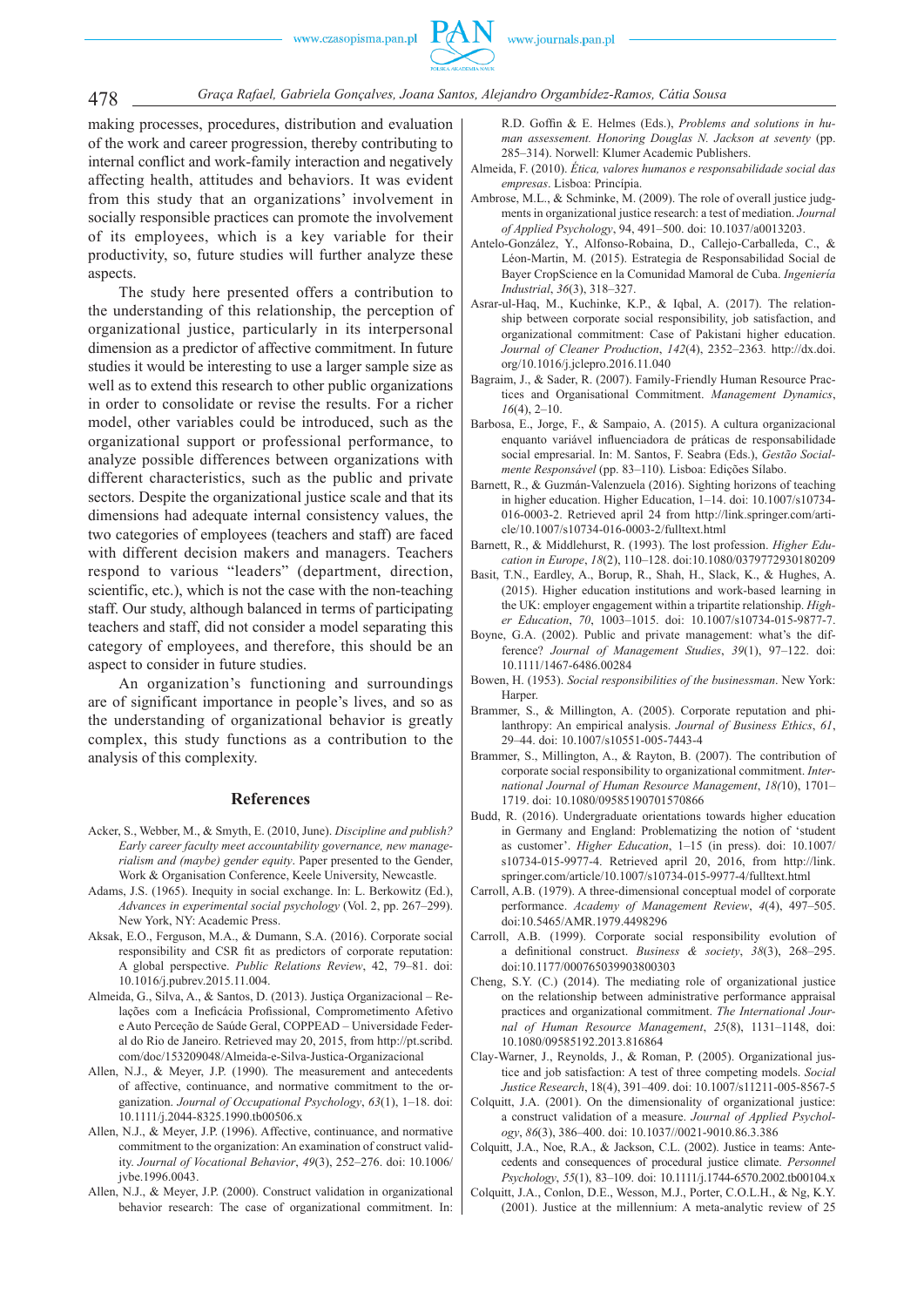years of organizational justice research. *Journal of Applied Psychology*, *86*, 425–445. doi:10.1037/0021-010.86.3.425.

- Colquitt, J.A., Scott, B.A., Rodell, J.B., Long, D.M., Zapata, C.P., Conlon, D.E., & Wesson, M.J. (2013). Justice at the millennium, a decade later: A meta-analytic test of social exchange and affect-based perspectives. *Journal of Applied Psychology*, *98*, 199–236. http:// dx.doi.org/10.1037/a0031757
- Comissão das Comunidades Europeias (2001). *Livro verde: Promover um quadro europeu para a responsabilidade social das empresas*. Comissão das Comunidades Europeias, Bruxelas. Retrieved may 25, 2016, from http://eur-lex.europa.eu/LexUriServ/site/pt/ com/2001/com2001\_0366pt01.pdf
- Craig, D. (2014). Would you like service with that?, *Journal of Higher Education Policy and Management*, *36* (3), 293–304. doi: 10.1080/01587919.2014.899052
- Cropanzano, R., & Byrne, Z.S. (2000). Workplace justice and the dilemma of organizational citizenship. In: M. van Vugt, M. Snyder, T.R. Tyler, A. Biel (Eds.). *Cooperation in modern society: Promoting the welfare of communities, states, and organizations* (pp. 142–61). London: Routledge.
- Donia, M., & Sirsly, T. (2016). Determinants and consequences of employee attributions of corporate social responsibility as substantive or symbolic. *European Management Journal*, *34*(3), 232–242. doi: 10.1016/j.emj.2016.02.004
- Fernández, L., Mauricio, J., & Francisco, P. (2015). Práticas de Responsabilidad Social, Reputación corporativa y Desempeño Financiero. *Revista de Administração de Empresas*, *55*(3), 329–344. doi: 10.1590/S0034-759020150308
- Frazier, M.L., Johnson, P.D., Gavin, M., Gooty, J., & Snow, D.B. (2010). Organizational justice, trustworthiness, and trust: A multifoci examination. *Group and Organization Management*, *35*(1), 39–76. doi: 10.1177/1059601109354801
- Greenberg, J. (1990). Organizational justice: Yesterday, today, and tomorrow. *Journal of Management*, *16*(2), 399–432. doi: 10.1177/014920639001600208
- Greenberg, J. (2004). *Managing Behavior in Organizations* (4th Ed). New Jersey: Prentice Hall.
- Hall, D., & Thomas, H. (2005). Links between higher education and employers in Malawi: The need for a dialogue. *Journal of Higher Education Policy and Management*, *27*(1), 67–79. doi: 10.1080/136008004500046156.
- Hoy, W.K., & Tarter, C.J. (2004). Organizational justice in schools: No justice without trust. *International Journal of Educational Management*, *18*(4), 250–259. doi: 10.1108/09513540410538831.
- Hu, L., & Bentler, P.M. (1999). Cutoff criteria for fit indexes in covariance structure analysis: Conventional criteria versus new alternatives. *Structural Equation Modeling*, *6*, 1–55. doi:10.1080/10705519909540118
- Jamali, D., Dirani, A., & Harwood, I. (2015). Exploring human resource management roles in corporate social responsibility: the CSR-HRM co-creation model. *Business Ethics: A European Review*, *24*(2), 125–144. doi: 10.1111/beer.12085
- Judge, T.A., & Colquitt, J.A. (2004). Organizational justice and stress: The mediating role of work-family conflict. *Journal of Applied Psychology*, *89*, 395–404. doi:10.1037/0021-9010.89.3.395
- Judge, T.A., Scott, B.A., & Ilies, R. (2006). Hostility, job attitudes, and workplace deviance: Test of a multilevel model. *Journal of Applied Psychology*, *91*(1), 126–138. doi: 10.1037/0021-9010.91.1.126
- Kale, M. (2013). Perceptions of college of education students in Turkey towards organizational justice, trust in administrators, and instructors. *Higher Education*, *66*, 521–533. doi: 10.1007/s10734-013-9619-7
- Kang, K., Lee, S., & Huh, C. (2010). Impacts of positive and negative corporate social responsibility activities on company performance in the hospitality industry. *International Journal of Hospitality and Management*, *29*(1), 72–82. doi: 10.1016/j.ijhm.2009.05.006.
- Karriker, J.H., & Williams, M.L. (2009). Organizational justice and organizational citizenship behavior: A mediated multifoci model. *Journal of Management*, *35*(1), 112–135. doi: 10.1177/0149206307309265.
- Kenny, J.D.J., & Fluck, A.E. (2014). The effectiveness of academic workload models in an institution: A staff perspective. *Journal of Higher Education Policy and Management*, 36(6), 585–602. doi: 10.1080/1360080X.2014.957889
- Kunkel, F., & Vieira, K., (2012) O impacto do suporte social e da justiça sobre o bem-estar no trabalho de servidores públicos municipais.

*Revista Estudos do CEPE, Santa cruz do Sul*, 36, p. 104–146, jul./ dez. 2012.

- Kwok, J.T. (2013). Impact of ERA research assessment on university behaviour and their staff. South Melbourne: National Tertiary Education Union (NTEU). Retrieved 20 may 2015 from http://issuu.com/ nteu/docs/impact\_of\_era
- Lehtimäki, H., & Peltonen, T. (2013). Relations of power and knowledge: University –industry relations in business studies in Finland. *Higher Education*, *66*(2), 203–216. doi:10.1007/s10734-012-9599-z
- Lin, C., Lyau, N., Tsai, Y., Chen, W., & Chiu, C. (2010). Modeling corporate citizenship and its relationship with organizational citizenship behaviors*. Journal of Business Ethics*, *95*(3), 357–372. doi: 10.1007/s10551-010-0364-x
- Lomôcano, J., Cabral, C., Ulasowicz, C., Quinelato, P., Villagran, P. & Zampieri, T. (2012). Conceito de Responsabilidade Social de Gestores e Empregados. Psicologia: Ciência e Profissão, 32(1), 220–233. doi: 10.1590/s1414-98932012000100016
- Maignan, I., Ferrell, O.C., & Hult, G.T.M. (1999). Corporate citizenship: cultural antecedents and business benefits. *Journal of the Academy of Marketing Science*, *27*(4), 455–469. doi: 10.1177/0092070399274005
- Maon, F., Lindgreen, A., & Swaen, V. (2010). Organizational Stages and Cultural Phases: A Critical Review and a Consolidative Model of Corporate Social Responsibility Development. *International Journal of Management Reviews*, *12*(1), 20–38. doi: 10.1111/j.1468- 2370.2009.00278.x.
- Marin, L., Cuestas, P.J., & Roman, S. (2015). Determinants of consumer attributions of corporate social responsibility. *Journal of Business Ethics*, *1*(1) 1–14. doi: 10.1007/s10551-015-2578-4
- Maroco, J. (2010). *Análise de equações estruturais. Fundamentos teóricos, software e aplicações*. Pêro Pinheiro: ReportNumber, Lda.
- Maroco, J. (2011). *Análise Estatística com o SPSS Statistics* (5 ed.). Pêro Pinheiro: ReportNumber, Lda.
- Mehmood, N., Norulkamar, U., & Ahmad, U. (2016). Organizational Justice and employee performance: Evidence from higher education sector in Pakistan. *Jounal of Kemanusiaan*, *25*(2), 48–56.
- Meyer, J.P., & Allen, N.J. (1991). A three-component conceptualization of organizational commitment. *Human Resource Management Review*, *1*(1), 61–89. doi: 10.1016/1053-4822(91)90011-Z.
- Meyer, J.P., & Allen, N.J. (1997). *Commitment in the workplace: theory, research and application.* Newbury Park: Sage.
- Meyer, J.P., & Herscovitch, L. (2001). Commitment in the workplace: Toward a general model. *Human Resource Management Review*, *11*(3), 299–326. doi: 10.1016/S1053-4822(00)00053-X.
- Meyer, J.P., Stanley, D.J., Herscovitch, L., & Topolnytsky, L. (2002). Affective, continuance and normative commitment to the organization: A meta-analysis of antecedents, correlates, and consequences, *Journal of Vocational Behavior*, *61*(1), 20–52. doi: 10.1006/ ivbe.2001.1842
- Milocco, G.J.M. (2003). *Responsabilidad social o rol social?* [Monograph], retrieved may 20, 2016, from http://www.monografias.com/ usuario/perfiles/prof cr\_gualberto\_j\_m\_milocco/monografias
- Moon, T., Hur, W., Ko, S., Kim, & Yoon (2014). Bridging corporate social responsibility and compassion at work: relations to organizational justice and affective organizational commitment. *International Journal of Career Management*, *19*(1), 49–72. doi: 10.1108/CDI-05-2013-0060.
- Moorman, R.H. (1991). Relationship between organizational justice and organizational citizenship behaviors: Do fairness perceptions influence employee citizenship? *Journal of Applied Psychology*, *76*(6), 845–855. doi: 10.1037//0021-9010.76.6.845
- Mowday, R.T., Steers, R.M., & Porter, L.W. (1979). The measurement of organizational commitment. *Journal of Vocational Behavior*, *14*(2), 224–247. doi: 10.1016/0001-8791(79)90072-1
- Mueller, K., Hattrup, K., Spiess, S., & Lin-Hi, N. (2012). The effects of corporate social responsibility on employees' affective commitment: A cross-cultural investigation. *Journal of Applied Psychology*, *97*(6), 1186–1200. doi: 10.1037/a0030204.
- Nadeem, A., & Kakakhel, J.K. (2012). An investigation into corporate social responsibility (CSR) of public sector universities in KPK. *Abasyn Journal of Social Sciences*, *5*(2), 14–27.
- O'Byrne, D. & Bond, C. (2014). Back to the future: The idea of a university revisited. *Journal of Higher Education Policy and Management*, *36*(6), 571–584. doi: 10.1080/1360080X.2014.957888